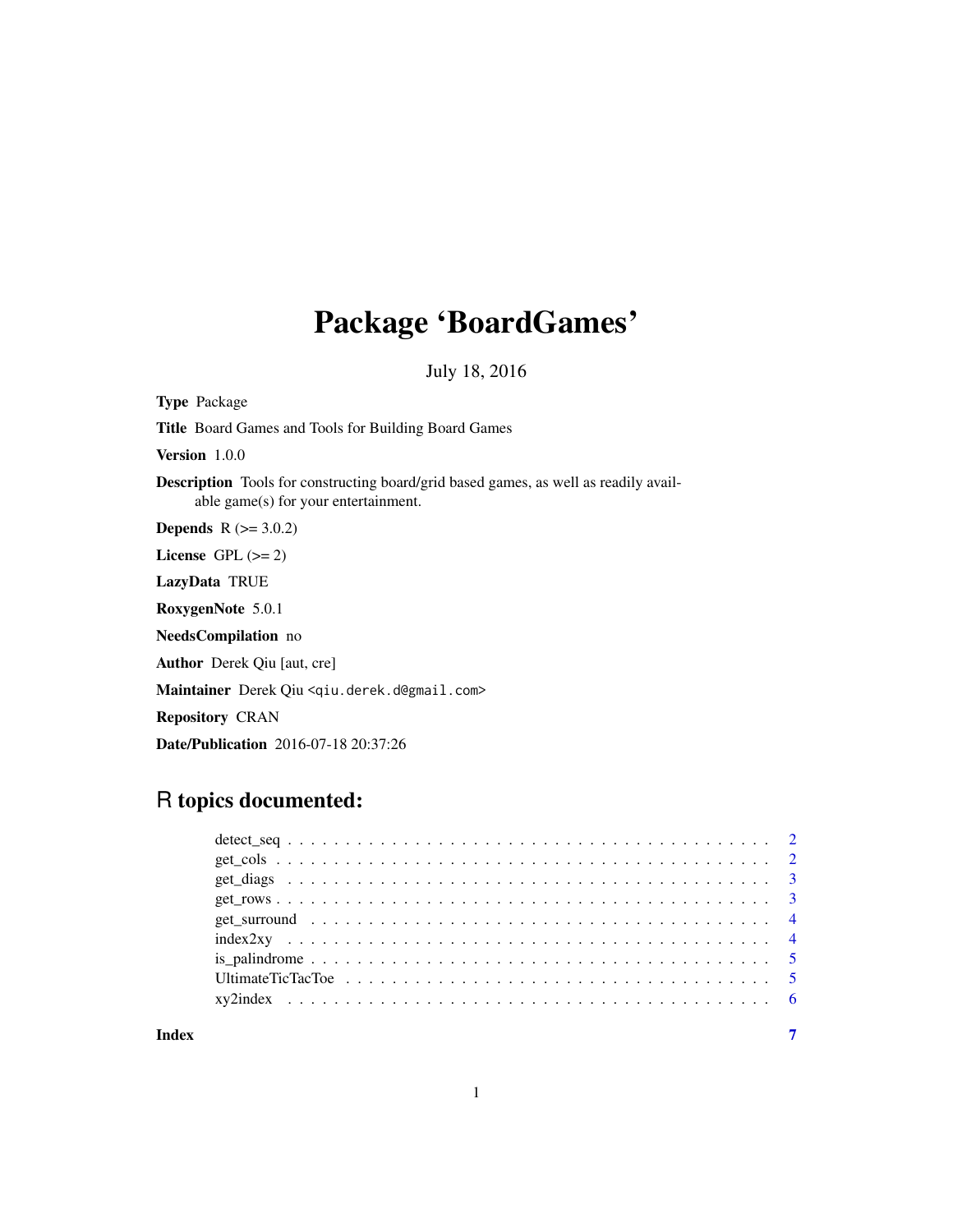<span id="page-1-0"></span>

This function allows for the detection of a particular sequence in a matrix.

### Usage

detect\_seq(data, sequence, reps, diag = TRUE)

### Arguments

| data     | A matrix.                                          |
|----------|----------------------------------------------------|
| sequence | The desired sequence to search for.                |
| reps     | Number of repetitions of the sequence.             |
| diag     | Do you want to search diagonals? Defaults to TRUE. |

#### Examples

```
M = matrix(sample(c(1,2),25,replace=TRUE),5,5)detect\_seq(data = M, sequence = "2", reps = 5)#or equivalently
detect\_seq(data = M, sequence = "22222", resp = 1)
```
get\_cols *Get all column vectors of a matrix.*

#### Description

This function extracts all column vectors of a matrix and returns the result as a list.

#### Usage

get\_cols(data)

#### Arguments

data Matrix from which to extract column vectors.

# Examples

 $M = matrix(rnorm(9), 3, 3)$ get\_cols(M)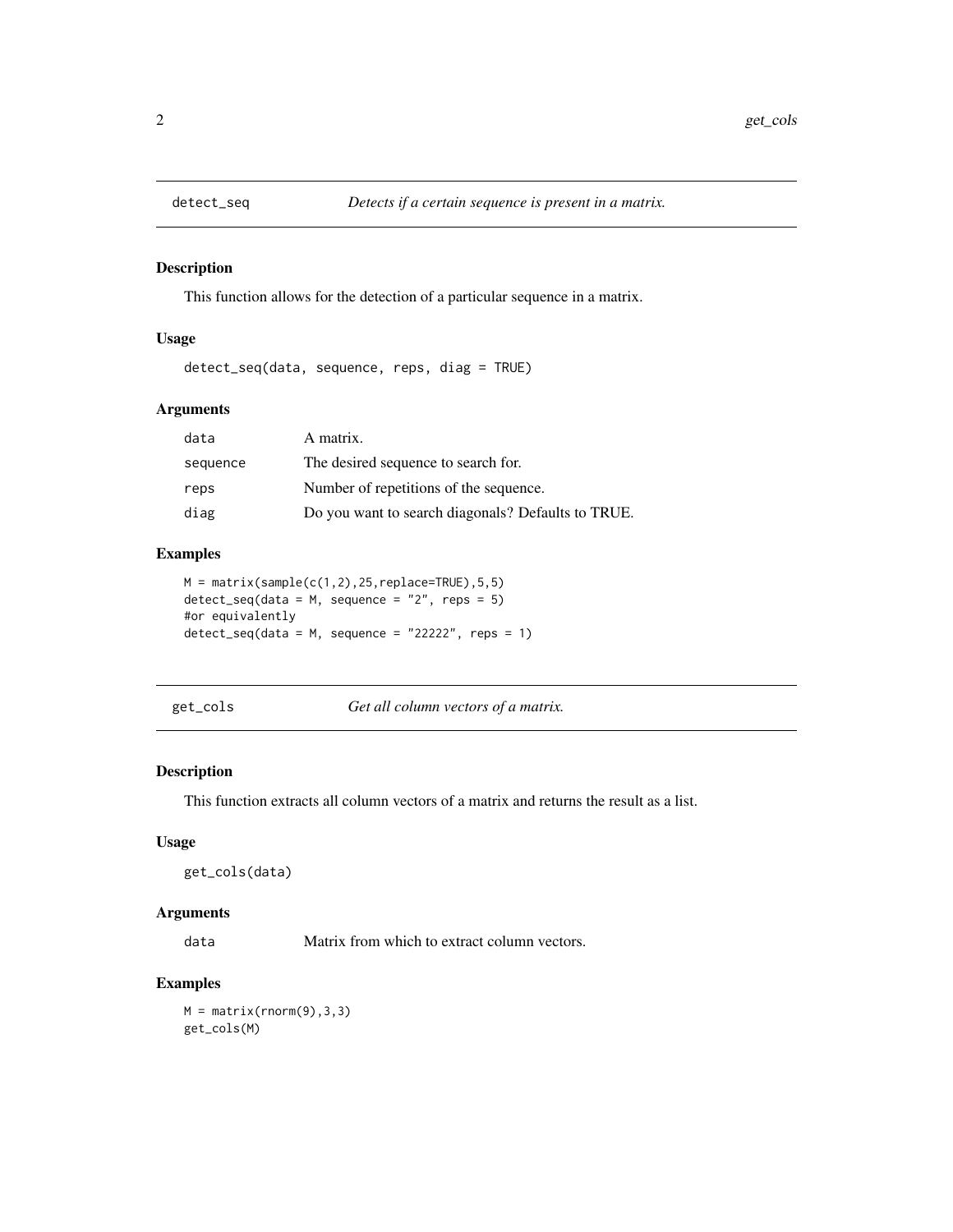<span id="page-2-0"></span>

This function extracts all diagonal vectors of a matrix and returns the result as a list.

# Usage

```
get_diags(data, direction = "right")
```
# Arguments

| data      | Matrix from which to extract diagonal elements                                                    |
|-----------|---------------------------------------------------------------------------------------------------|
| direction | Which side to begin on? Takes values of one of "left", "right" or "both". Defaults<br>to "right". |

# Examples

 $M = matrix(rnorm(9), 3, 3)$ get\_diags(M)

# Description

This function extracts all row vectors of a matrix and returns the result as a list.

#### Usage

```
get_rows(data)
```
# Arguments

data Matrix from which to extract row vectors.

# Examples

```
M = matrix(rnorm(9), 3, 3)get_rows(M)
```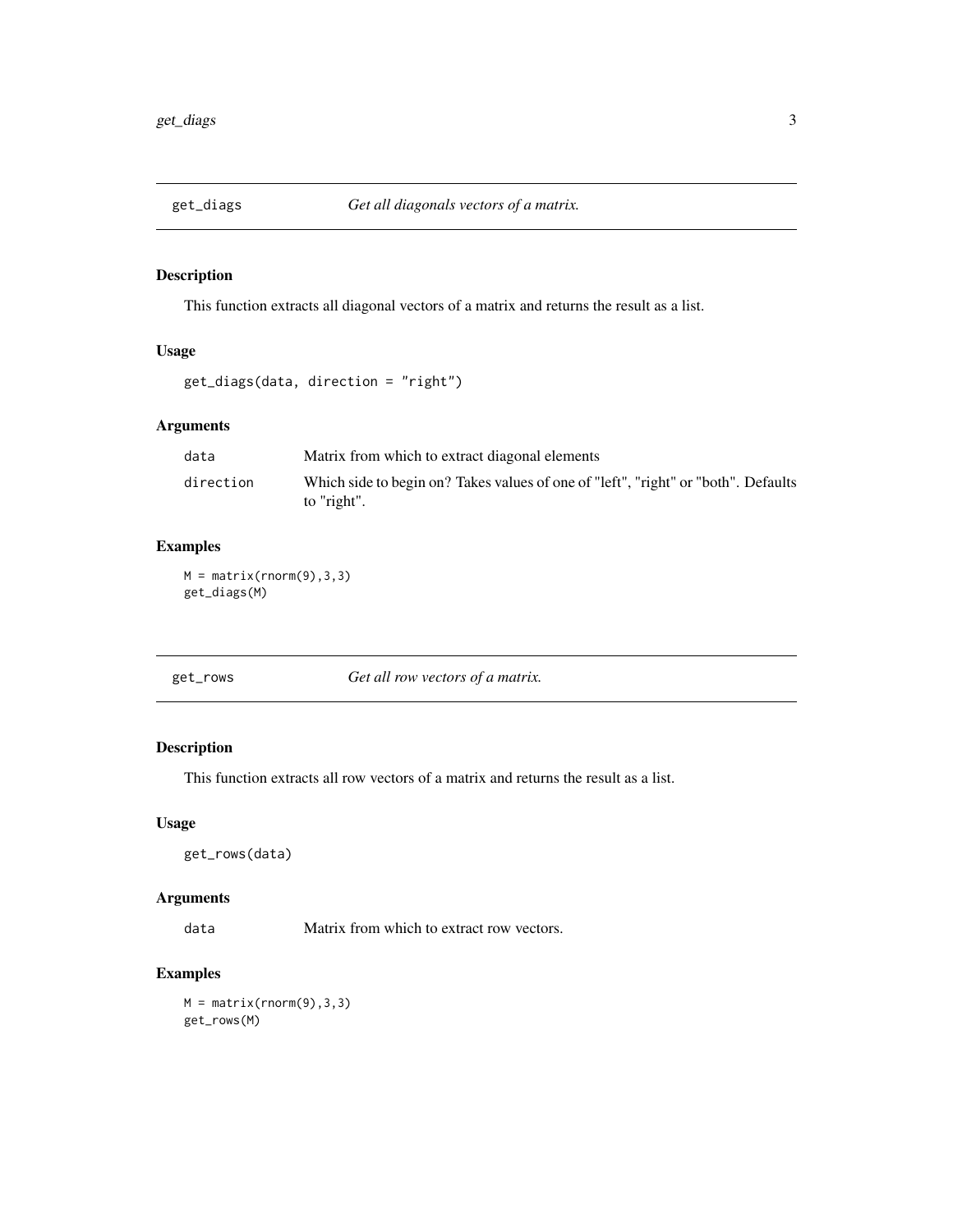<span id="page-3-0"></span>

This function extracts all surrounding elements of a specified element in a matrix and returns the result as a vector.

#### Usage

get\_surround(data, index, type = "all")

# Arguments

| data  | Matrix.                                                                                                                                                                                                              |
|-------|----------------------------------------------------------------------------------------------------------------------------------------------------------------------------------------------------------------------|
| index | Index position of element. Input as a vector of row then column positions.                                                                                                                                           |
| type  | Takes values of "direct" and "all". "direct" returns only the elements directly<br>in contact with the specified element, whereas "all" returns every surrounding<br>element including diagonals. Defaults to "all". |

#### Examples

 $M = matrix(1:20, 4, 5)$  $get\_surround(data = M, index = c(2,3))$ 

| index2xy |  | Converts a matrix index into a sex of $x, y$ coordinates. |  |  |  |
|----------|--|-----------------------------------------------------------|--|--|--|
|----------|--|-----------------------------------------------------------|--|--|--|

# Description

This function converts a matrix index into unit x,y plotting coordinates.

### Usage

index2xy(data, index)

# Arguments

| data  | Matrix or data frame.     |
|-------|---------------------------|
| index | A vector of index values. |

# Examples

 $M = matrix(1:20, 4, 5)$  $index2xy(data = M, index = c(3, 4))$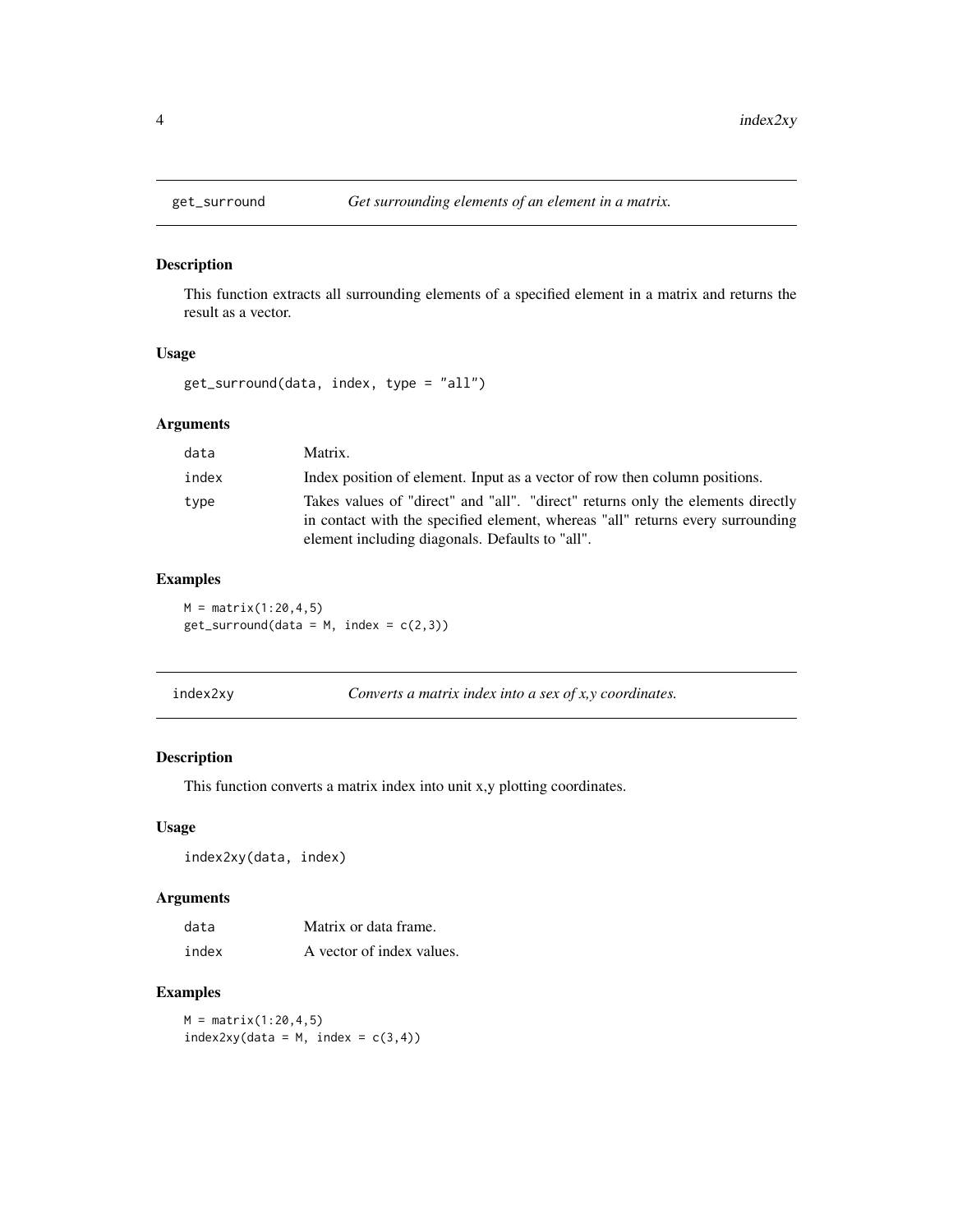<span id="page-4-0"></span>is\_palindrome *Palindrome checker.*

#### Description

This function checks if the supplied vector is a palindrome (reads the same forwards and backwards).

#### Usage

is\_palindrome(x, case.sensitive = FALSE)

#### Arguments

x Numeric or character vector. case.sensitive Does upper or lower casing matter? Defaults to FALSE.

#### Examples

```
test1 = 123test2 = "12321"
test3 = c("a", 1, 2, 3, 2, 1, "a")is_palindrome(test1)
is_palindrome(test2)
is_palindrome(test3)
```
UltimateTicTacToe *Play some Ultimate Tic-Tac-Toe?*

#### Description

This function allows one to play the Ultimate version of Tic-Tac-Toe. In the Regular version of Tic-Tac-Toe, players take turns placing their marks, with the objective of achieving three marks in a row in any direction. 9x9 Tic-Tac-Toe or more commonly known as Ultimate Tic-Tac-Toe, adds a twist on the regular version of Tic-Tac-Toe that most of us have come to know. Perceive the board as a big Tic-Tac-Toe board, with the goal being to achieve 3 big marks in any direction. Big marks are achieved by winning the corresponding small Tic-Tac-Toe blocks. The player to move first may play anywhere on the board. However, following moves must correspond to the same big Tic-Tac-Toe block of the small Tic-Tac-Toe board where the last move was played.

#### Usage

UltimateTicTacToe()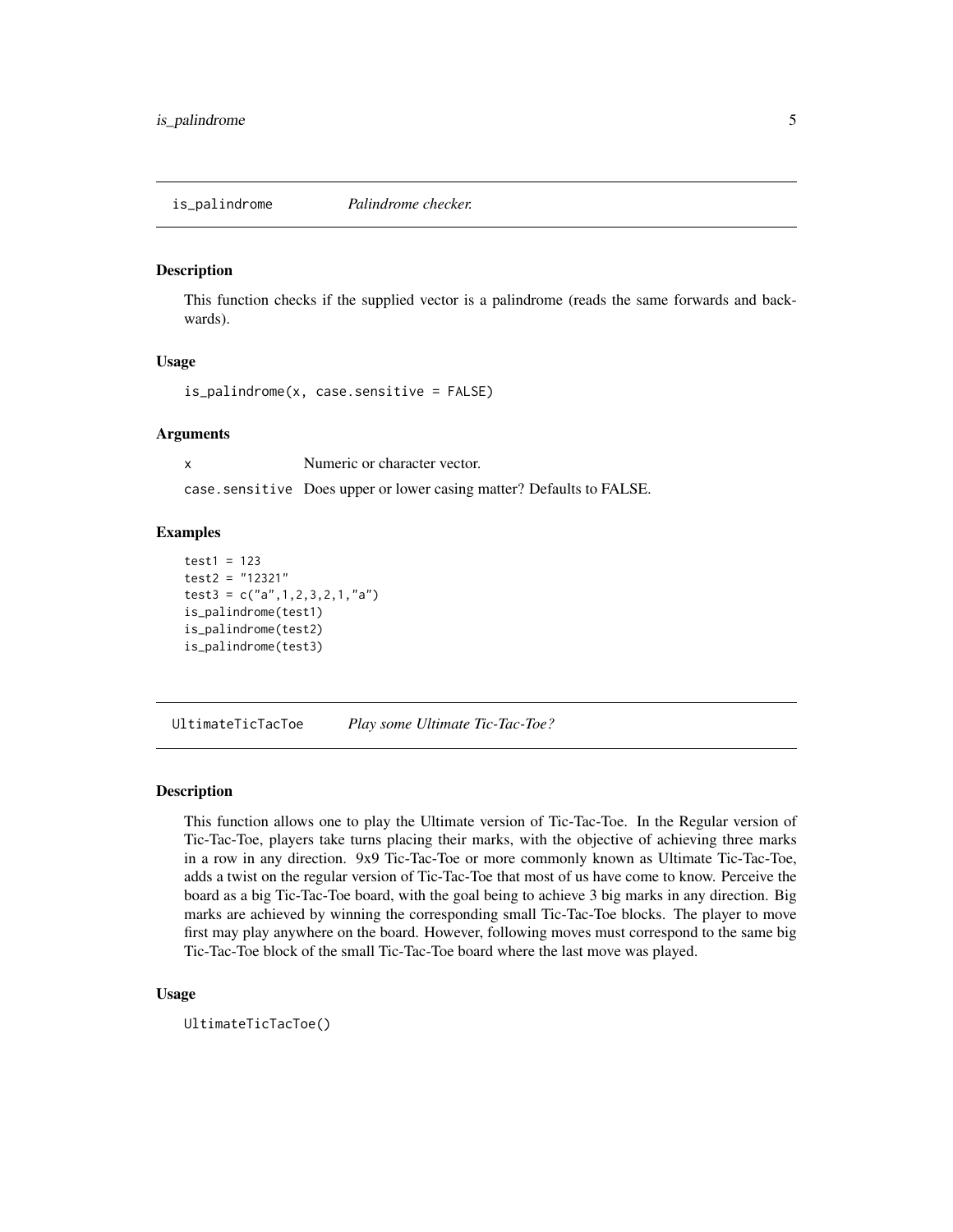<span id="page-5-0"></span>

This function converts a set of unit x,y coordinates into a matrix index.

# Usage

xy2index(data, x, y)

# Arguments

| data | Matrix or data frame. |
|------|-----------------------|
| X    | x-coordinate          |
| - V  | y-coordinate          |

# Examples

 $M = matrix(1:20, 4, 5)$ xy2index(data=M, x=3, y=2)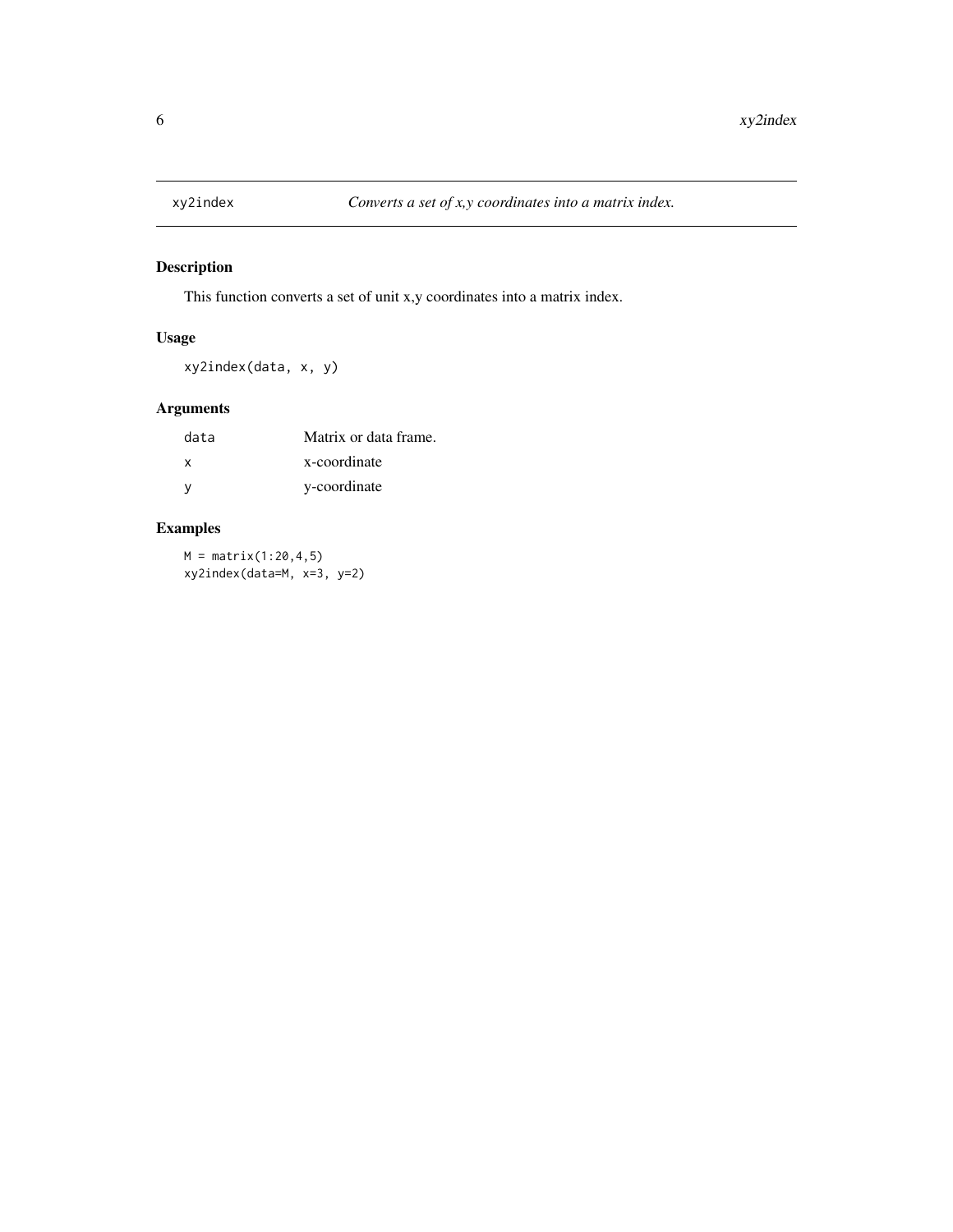# <span id="page-6-0"></span>Index

∗Topic case is\_palindrome , [5](#page-4-0) ∗Topic check is\_palindrome , [5](#page-4-0) ∗Topic column get\_cols , [2](#page-1-0) ∗Topic connect UltimateTicTacToe, [5](#page-4-0) ∗Topic convert index2xy , [4](#page-3-0) xy2index , [6](#page-5-0) ∗Topic coordinate index2xy , [4](#page-3-0) xy2index , [6](#page-5-0) ∗Topic dataframe UltimateTicTacToe, [5](#page-4-0) ∗Topic detect detect\_seq , [2](#page-1-0) ∗Topic diagonal get\_diags , [3](#page-2-0) ∗Topic elements get\_surround, [4](#page-3-0) ∗Topic element index2xy , [4](#page-3-0) xy2index , [6](#page-5-0) ∗Topic extract get\_cols , [2](#page-1-0) get\_rows , [3](#page-2-0) ∗Topic fun UltimateTicTacToe, [5](#page-4-0) ∗Topic game UltimateTicTacToe, [5](#page-4-0) ∗Topic index index2xy , [4](#page-3-0) xy2index , [6](#page-5-0) ∗Topic matrix detect\_seq , [2](#page-1-0) get\_cols , [2](#page-1-0) get\_diags , [3](#page-2-0)

get\_rows , [3](#page-2-0) get\_surround, [4](#page-3-0) index2xy , [4](#page-3-0) UltimateTicTacToe , [5](#page-4-0) xy2index , [6](#page-5-0) ∗Topic palindrome is\_palindrome , [5](#page-4-0) ∗Topic row get\_rows , [3](#page-2-0) UltimateTicTacToe , [5](#page-4-0) ∗Topic search detect\_seq, [2](#page-1-0) ∗Topic sensitive is\_palindrome , [5](#page-4-0) ∗Topic sequence detect\_seq, [2](#page-1-0) ∗Topic surrounding get\_surround, [4](#page-3-0) ∗Topic tac UltimateTicTacToe, [5](#page-4-0) ∗Topic tictactoe UltimateTicTacToe, [5](#page-4-0) ∗Topic tic UltimateTicTacToe, [5](#page-4-0) ∗Topic toe UltimateTicTacToe, [5](#page-4-0) ∗Topic ultimate UltimateTicTacToe, [5](#page-4-0) ∗Topic vectors get\_cols , [2](#page-1-0) get\_diags , [3](#page-2-0) get\_rows , [3](#page-2-0) ∗Topic vector detect\_seq , [2](#page-1-0) get\_surround, [4](#page-3-0) is\_palindrome , [5](#page-4-0) detect\_seq , [2](#page-1-0) get\_cols , [2](#page-1-0)